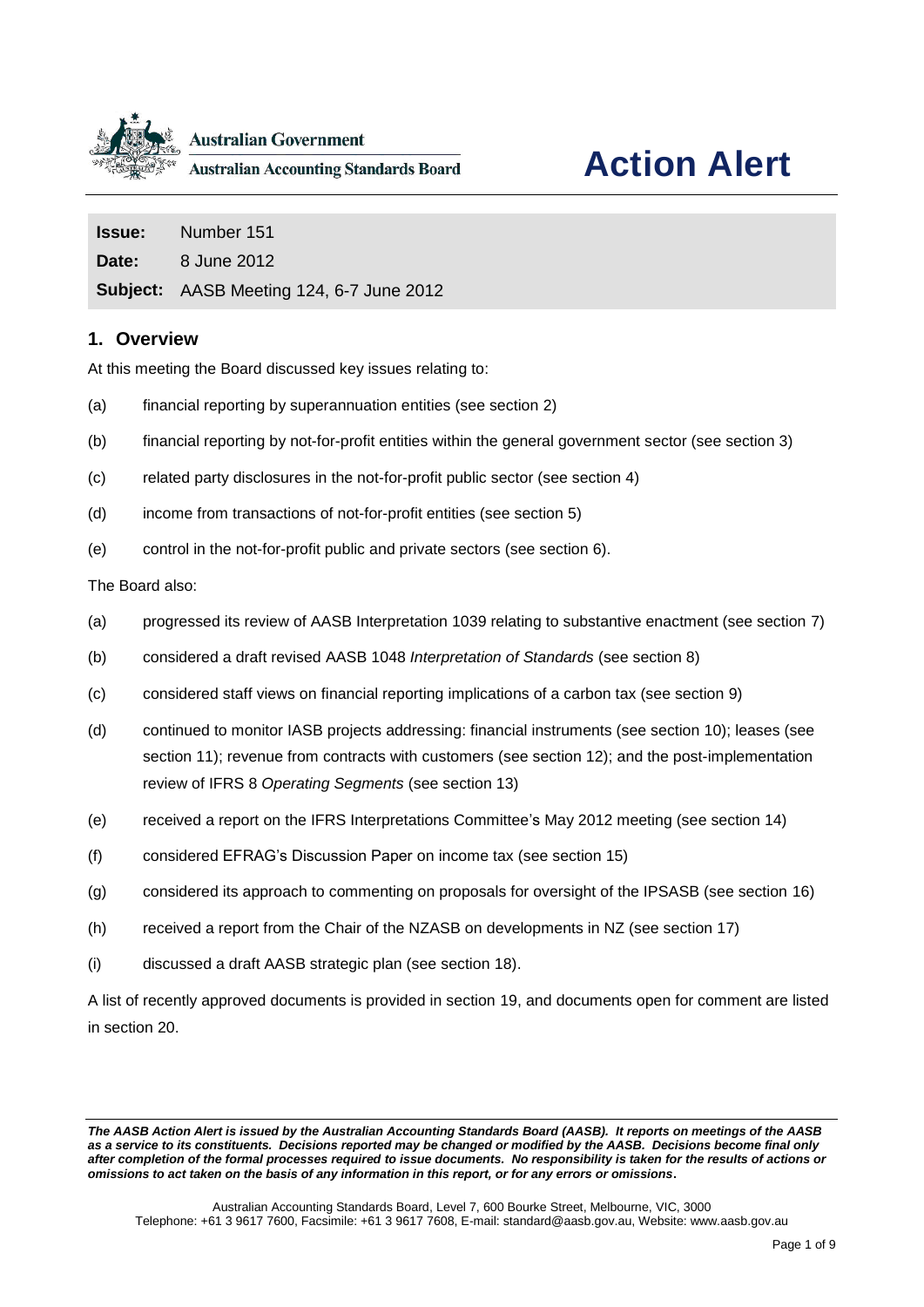

# <span id="page-1-0"></span>**2. Financial Reporting by Superannuation Entities**

The Board considered comments received through submissions on ED 223 *Superannuation Entities* and the AASB's April 2012 Roundtables on ED 223 and other staff liaison with constituents. ED 223 is the most recent consultative document in the project to develop a replacement standard for AAS 25 *Financial Reporting by Superannuation Plans*.

The Board noted that staff consultation with constituents, in particular those in the public sector, is continuing on a number of issues and that staff are liaising with the Australian Prudential Regulation Authority (APRA) in the context of the Stronger Super reforms.

The main tentative decisions made by the Board included:

- (a) an income statement and a statement of changes in member benefits should be presented by superannuation entities as separate statements, primarily on the basis that contributions and benefit payments are not revenues and expenses. The Board acknowledged that, if preparers were concerned about the relationships between certain pieces of information in the two statements they could draw those relationships out in various ways, including by having the two statements on the same page;
- (b) a statement of changes in equity should be presented by superannuation entities when relevant. The Board noted that AASB 101 Presentation of Financial Statements acknowledges an entity might need to adapt the presentation to suit its circumstances;
- (c) the granularity of presentation and disclosure should be a matter for professional judgement exercised in accordance with AASB 101 and an indicative list of disclosures of types of expenses should be provided in guidance;
- (d) defined contribution benefit liabilities should, in principle, be measured as accrued benefits, which in the vast majority of cases, would be the same as the vested benefits payable on demand. Accordingly, the Board decided the defined contribution benefit liabilities should be measured at their vested amount and guidance should be provided on the meaning of 'payable on demand' in a superannuation context;
- (e) staff should prepare a paper on the measurement of defined accrued benefits that considers factors relevant to their measurement, including the determination of future cash flows and the types of risks relevant to the liability;
- (f) any insurance assets and liabilities should be measured consistently with the basis to be required for defined accrued benefits and guidance should be included that acknowledges (in respect of insurance coverage of members) that some superannuation entities do not have insurance assets and liabilities; some have insurance contracts of such short duration that they would not be expected

*The AASB Action Alert is issued by the Australian Accounting Standards Board (AASB). It reports on meetings of the AASB as a service to its constituents. Decisions reported are tentative and may be changed or modified by the AASB. Decisions become final only after completion of the formal processes required to issue documents. No responsibility is taken for the results of actions or omissions to act taken on the basis of any information in this report, or for any errors or omissions***.**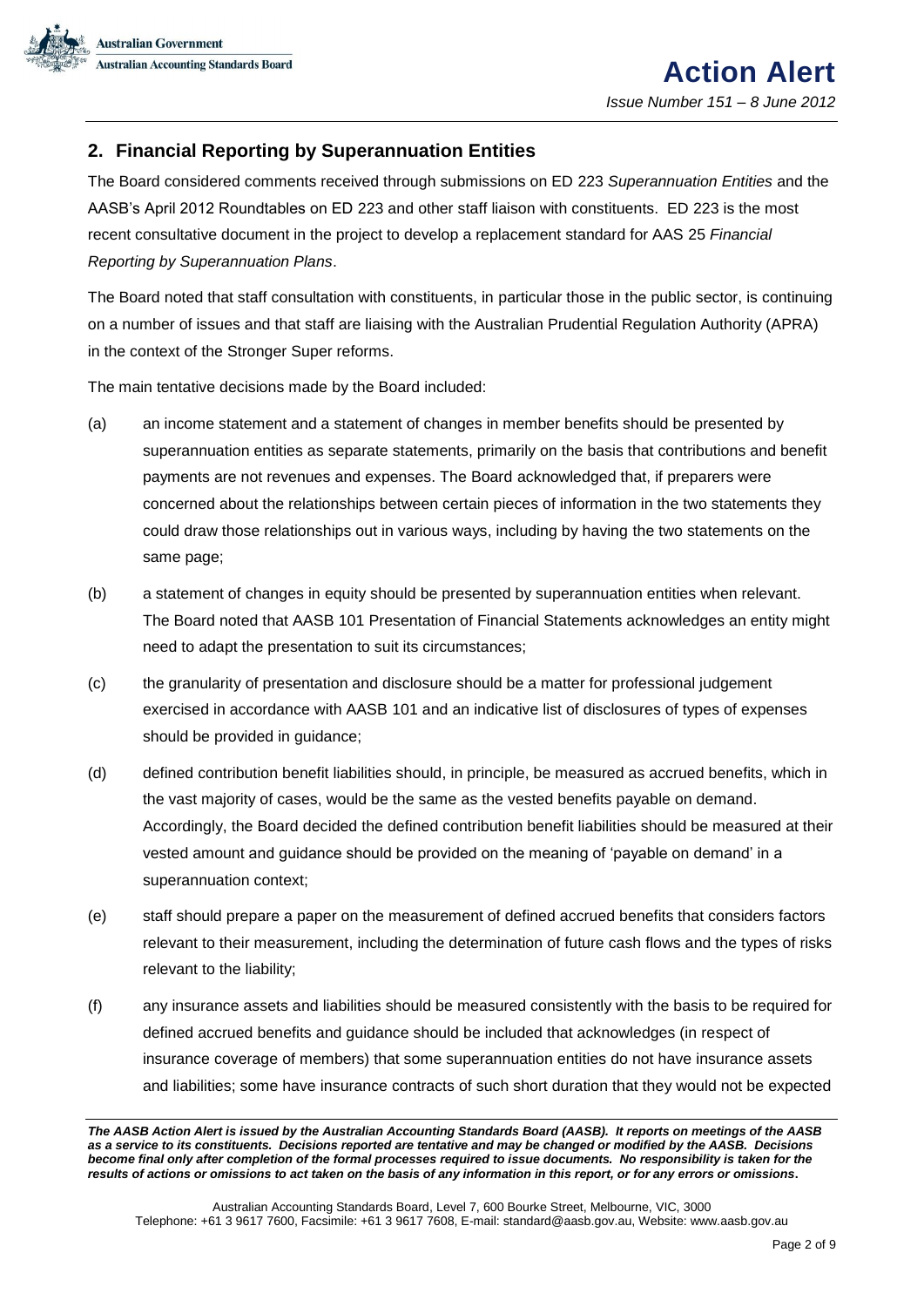

to have material insurance assets and liabilities; and some bear material insurance risks and therefore would be expected to recognise insurance assets and liabilities; and

(g) the principles in AASB 8 *Operating Segments* should be applied by superannuation entities and guidance should be provided on the key aspects of those principles that might apply in a superannuation context.

The remaining issues identified in the agenda papers (including some disclosure issues, consolidation, the need for Tier 2 requirements and transitional arrangements) were deferred for consideration at a future meeting. Further papers dealing with the decisions made at this meeting and with issues that may emerge from further liaison with public sector superannuation entities and the APRA will also be considered at a future meeting.

## <span id="page-2-0"></span>**3. ED 212** *Not-for-Profit Entities within the General Government Sector*

The Board considered Part 2 of the collation of comments on ED 212, focusing on comments received on the proposal to require disclosure (on the face of the financial statements or in the notes) of information based on GAAP/GFS harmonised classification and presentation principles for controlled items and, separately, administered items. In relation to income and expenses, the Board discussed the relationship between information provided by the current distinction between 'profit and loss items' and 'other comprehensive income items' and information that would be provided through a distinction between the GFS notions of 'transactions' and 'other economic flows'.

After considering the submissions on ED 212, the Board tentatively decided not to proceed with the proposed way of enhancing the presentation of financial statements for NFP entities within the GGS. This was principally on the basis that issues relating to the presentation of financial statements are expected to be considered more fundamentally by the IASB (based on the outcomes of the IASB's consideration of submissions on its agenda consultation at its May 2012 meeting) and possibly by the IPSASB. The principal concerns discussed in this regard were: the relationship between the ED 212 proposals and what was likely to be discussed in the IASB fundamental review of presentation and disclosure; the overlap in time frames now likely to occur between when the ED 212 proposals might otherwise become applicable and the IASB work; and the divided views of those submitting comments on the benefit to users of the particular proposals made.

The Board's aim is to consider at its next meeting constituent feedback on the remaining proposals in ED 212, of which the principal matter relates to budget versus actual reporting. It will then consider all of its tentative decisions before concluding on future directions for this project.

*The AASB Action Alert is issued by the Australian Accounting Standards Board (AASB). It reports on meetings of the AASB as a service to its constituents. Decisions reported are tentative and may be changed or modified by the AASB. Decisions become final only after completion of the formal processes required to issue documents. No responsibility is taken for the results of actions or omissions to act taken on the basis of any information in this report, or for any errors or omissions***.**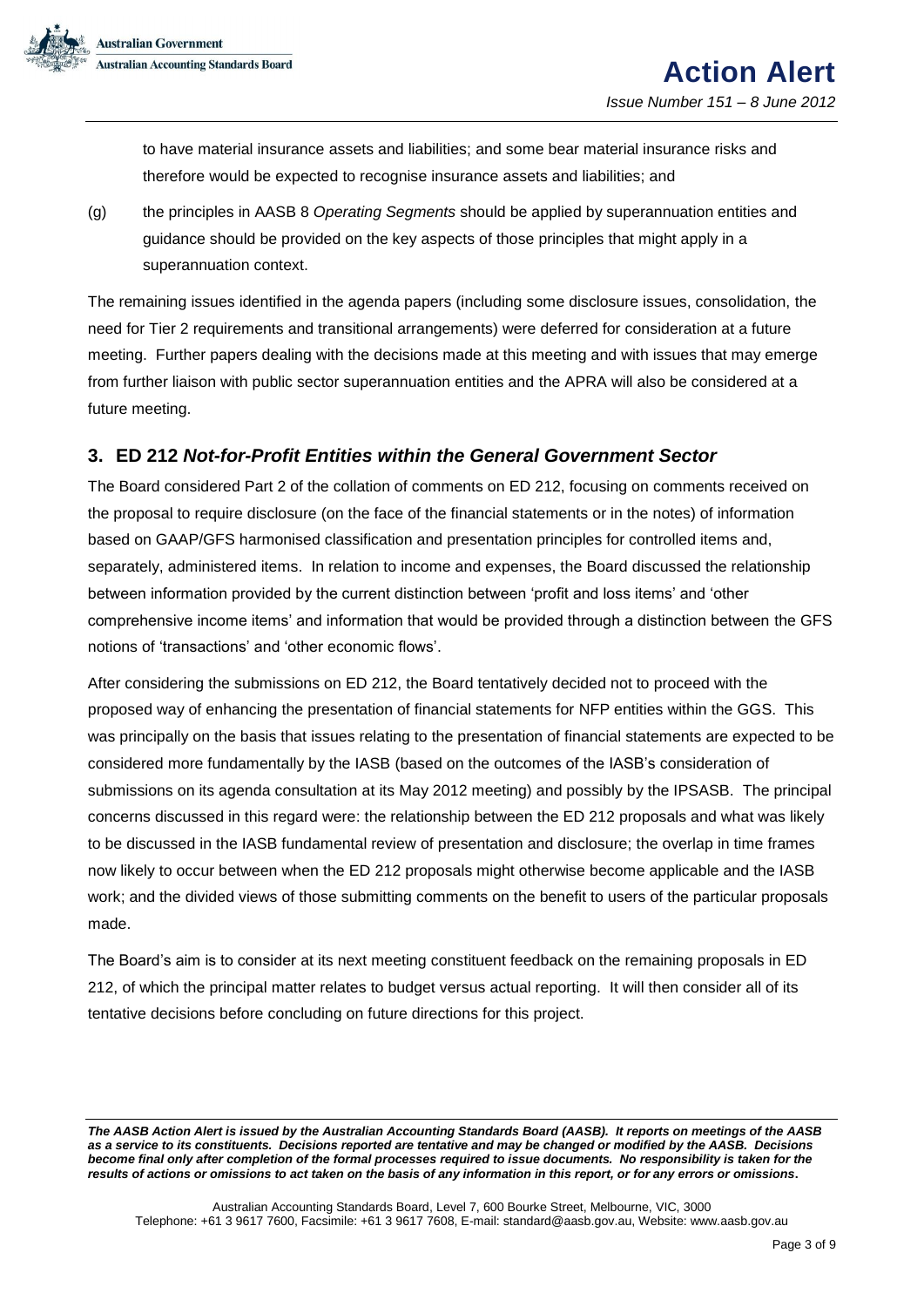

## <span id="page-3-0"></span>**4. Related Party Disclosures by NFP Public Sector Entities**

The Board reviewed the submissions received in response to ED 214 *Extending Related Party Disclosures to the Not-for-Profit Public Sector* (July 2011) and the comments of participants in roundtable discussions that were held in October 2011.

The Board requested staff to develop examples and guidance that would assist NFP public sector entities to apply AASB 124 *Related Party Disclosures*. For example, the Board considered that guidance should emphasise the principles of the definition of 'key management personnel' (KMP), which could mean that some government Ministers would not be regarded as KMP of the government in the particular circumstances of the jurisdiction.

The Board decided to further consider whether the remuneration of Ministers who are KMP should be included in the aggregate KMP remuneration disclosures of each public sector entity or, given existing disclosure requirements for Ministers, whether a descriptive disclosure concerning Ministerial remuneration might be sufficient where the remuneration is appropriately disclosed elsewhere.

In relation to related party transactions, the Board considered that the application of the materiality principle is sufficient to distinguish transactions that ought to be disclosed and that no specific exemption is required regarding Ministerial related party transactions. Board members noted that the development of some illustrative examples would help in applying the principle.

The Board did not consider all of the issues that had been raised in the agenda papers. The Board plans to consider the remaining issues and draft examples and guidance at its next meeting.

## <span id="page-3-1"></span>**5. Income from Transactions of NFP Entities**

Among other things, the Board considered comments on its draft proposal that a promise to provide goods or services must be both legally enforceable and 'sufficiently specific' to qualify as a performance obligation (liability).

In relation to enforceability, the Board decided some of its draft examples of sources of enforceability should be expressed more generically. It reaffirmed its previous tentative decision that a transferor's capacity or threat to withhold future funding to which the transferee is not presently entitled is a source of economic compulsion that does not, of itself, make a promise enforceable upon a transferee.

In relation to specificity, the Board decided to propose a principle that a 'sufficiently specific' stipulation must specify the goods or services to be transferred in sufficient detail to enable identification of how and when the performance obligation is satisfied. The Board decided to largely retain its draft examples of 'sufficiently specific' stipulations, but to clarify that those examples are indicative and not a substitute for meeting the principle.

*The AASB Action Alert is issued by the Australian Accounting Standards Board (AASB). It reports on meetings of the AASB as a service to its constituents. Decisions reported are tentative and may be changed or modified by the AASB. Decisions become final only after completion of the formal processes required to issue documents. No responsibility is taken for the results of actions or omissions to act taken on the basis of any information in this report, or for any errors or omissions***.**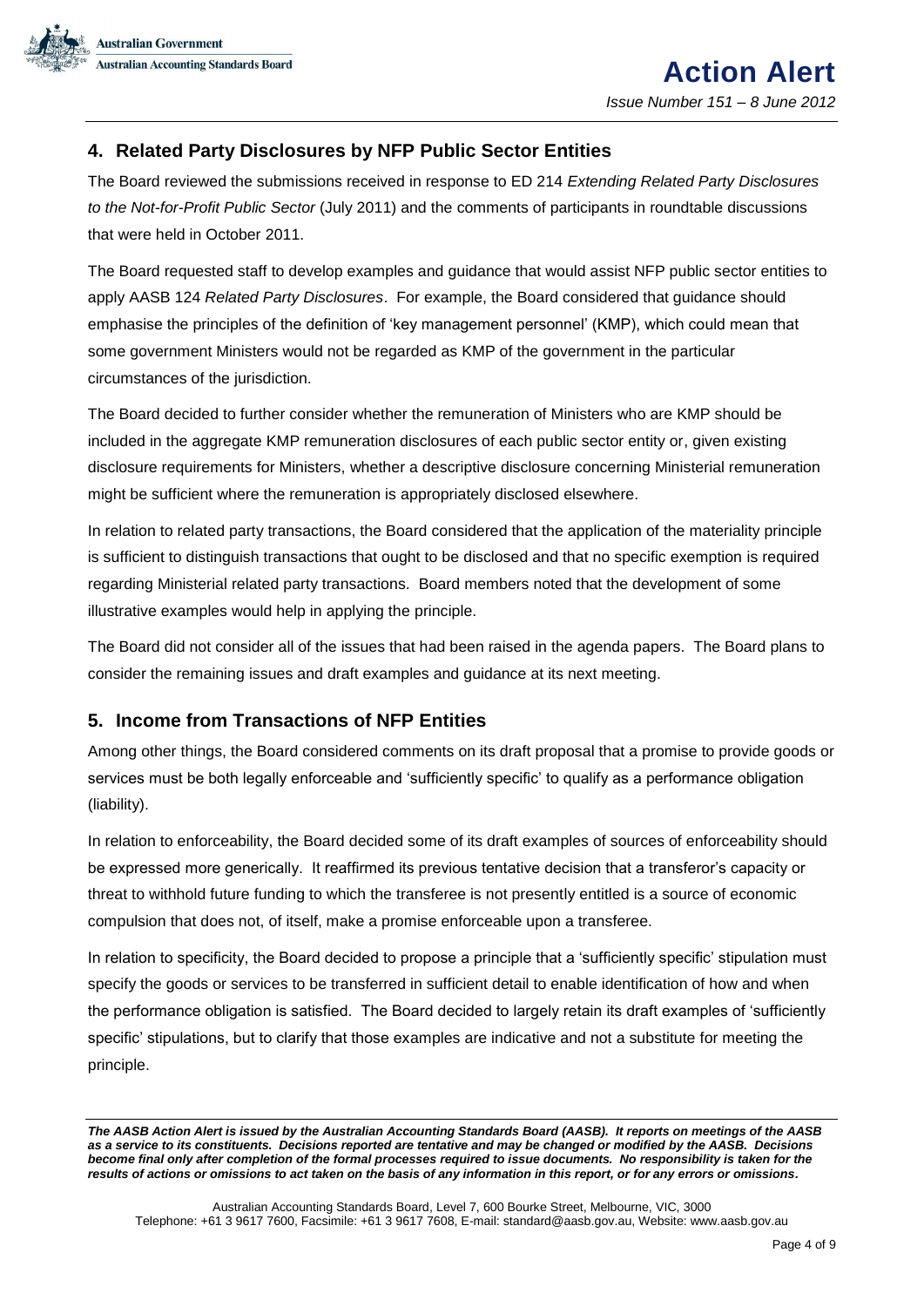

The Board noted that if a transfer of assets to a NFP entity (other than a borrowing or contribution by owners) does not give rise to a performance obligation, it would be immediately recognised as income.

The Board decided the comment period for the forthcoming ED that will incorporate the above decisions should be substantial, but should not exceed four months, noting that the aim is to issue the ED in the near future.

# <span id="page-4-0"></span>**6. Control in the NFP Public and Private Sectors**

The Board considered the remaining issues regarding its draft ED, which will propose Australian NFP entity implementation guidance for inclusion in AASB 10 *Consolidated Financial Statements*.

The Board generally supported the revised example in the agenda paper concerning whether a department controls a statutory authority.

The Board also considered that the trustee of a trust would control the trust if the control criteria were satisfied, and decided that the ED should include examples illustrating circumstances where a charity controls a trust and where a charity does not control a trust.

The Board discussed paragraph B65, which addresses substantive removal rights, and decided that it does not give rise to NFP specific issues. It also decided to seek clarification of the intention of the paragraph from the IASB.

The Board decided to finalise the draft ED out of session, and is aiming to issue it as soon as practicable.

## <span id="page-4-1"></span>**7. Income Tax – Substantive Enactment**

The Board received a staff analysis of AASB Interpretation 1039 *Substantive Enactment of Major Tax Bills in Australia*. The analysis included consideration of implementation issues and a comparison of how related matters are dealt with in other jurisdictions. In the first instance, the Board asked staff to advise the IFRS Interpretations Committee of the apparent diversity in practice internationally with a view to ascertaining whether the issue of substantive enactment might be an issue needing that Committee's attention.

## <span id="page-4-2"></span>**8. Revision of AASB 1048** *Interpretation of Standards*

The Board considered a draft revised version of AASB 1048, amended to refer to AASB and UIG Interpretations that are mandatory for periods ending on or after 30 June 2012. The Board decided to reissue AASB 1048 and to vote out of session on an updated version of AASB 1048 by the end of June 2012.

*The AASB Action Alert is issued by the Australian Accounting Standards Board (AASB). It reports on meetings of the AASB as a service to its constituents. Decisions reported are tentative and may be changed or modified by the AASB. Decisions become final only after completion of the formal processes required to issue documents. No responsibility is taken for the results of actions or omissions to act taken on the basis of any information in this report, or for any errors or omissions***.**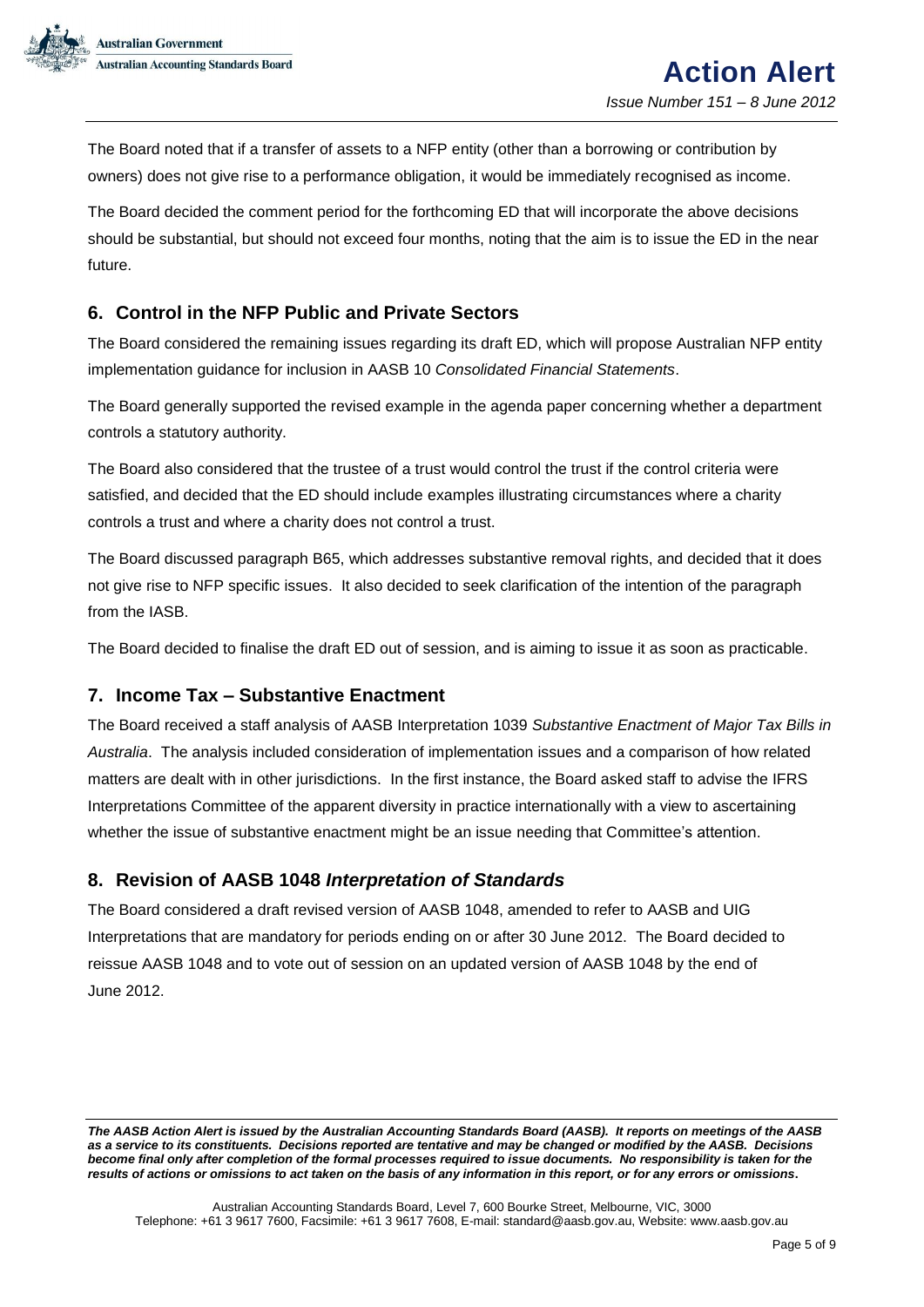

# <span id="page-5-0"></span>**9. Financial Reporting Implications of a Carbon Tax**

The Board continued its discussion of staff views on the financial reporting implications of the carbon pricing mechanism for both emitter entities and the Commonwealth Government during the fixed price phase. The purpose of the discussion was to provide further input to staff papers being developed on the topic. The staff papers are intended to draw out for constituents various financial reporting issues that may arise during the fixed price phase and possible accounting treatments in respect of those issues based on current Australian Accounting Standards. The staff papers are intended to be published on the AASB website as soon as practicable.

## <span id="page-5-1"></span>**10.Financial Instruments**

#### *IASB Developments*

The Board received an update on the 'impairment' and 'classification and measurement' phases of the IASB's Financial Instruments project. The IASB's tentative decision at its May 2012 meeting to include a category of debt instruments measured at fair value through other comprehensive income was noted. The Board decided that there were no issues that ought to be raised with the IASB at this stage.

#### *General Hedge Accounting – Due Process*

The Board decided to notify constituents of the release of the forthcoming IASB staff 'fatal flaw' draft IFRS for general hedge accounting via an AASB website alert, and to place the IASB staff draft on the AASB website.

#### *Disclosures on Transition to AASB 9 – Due Process*

The Board noted that the comment period for the AASB's Invitation to Comment ITC 26 *Disclosures on Transition to AASB 9* had closed with no comments received. A ballot draft of the Amending Standard will be sent to Board members for out-of-session voting shortly.

#### <span id="page-5-2"></span>**11.Leases**

The Board received an update on the discussion by the IASB and the FASB in their May 2012 meeting on the Leases project. The Board decided there were no issues that ought to be raised with the IASB at this stage.

#### <span id="page-5-3"></span>**12.Revenue from Contracts with Customers**

The Board received an update on the discussion by the IASB and the FASB in their May 2012 meeting on the Revenue from Contracts with Customers project. The Board decided there were no issues that ought to be raised with the IASB at this stage.

*The AASB Action Alert is issued by the Australian Accounting Standards Board (AASB). It reports on meetings of the AASB as a service to its constituents. Decisions reported are tentative and may be changed or modified by the AASB. Decisions become final only after completion of the formal processes required to issue documents. No responsibility is taken for the results of actions or omissions to act taken on the basis of any information in this report, or for any errors or omissions***.**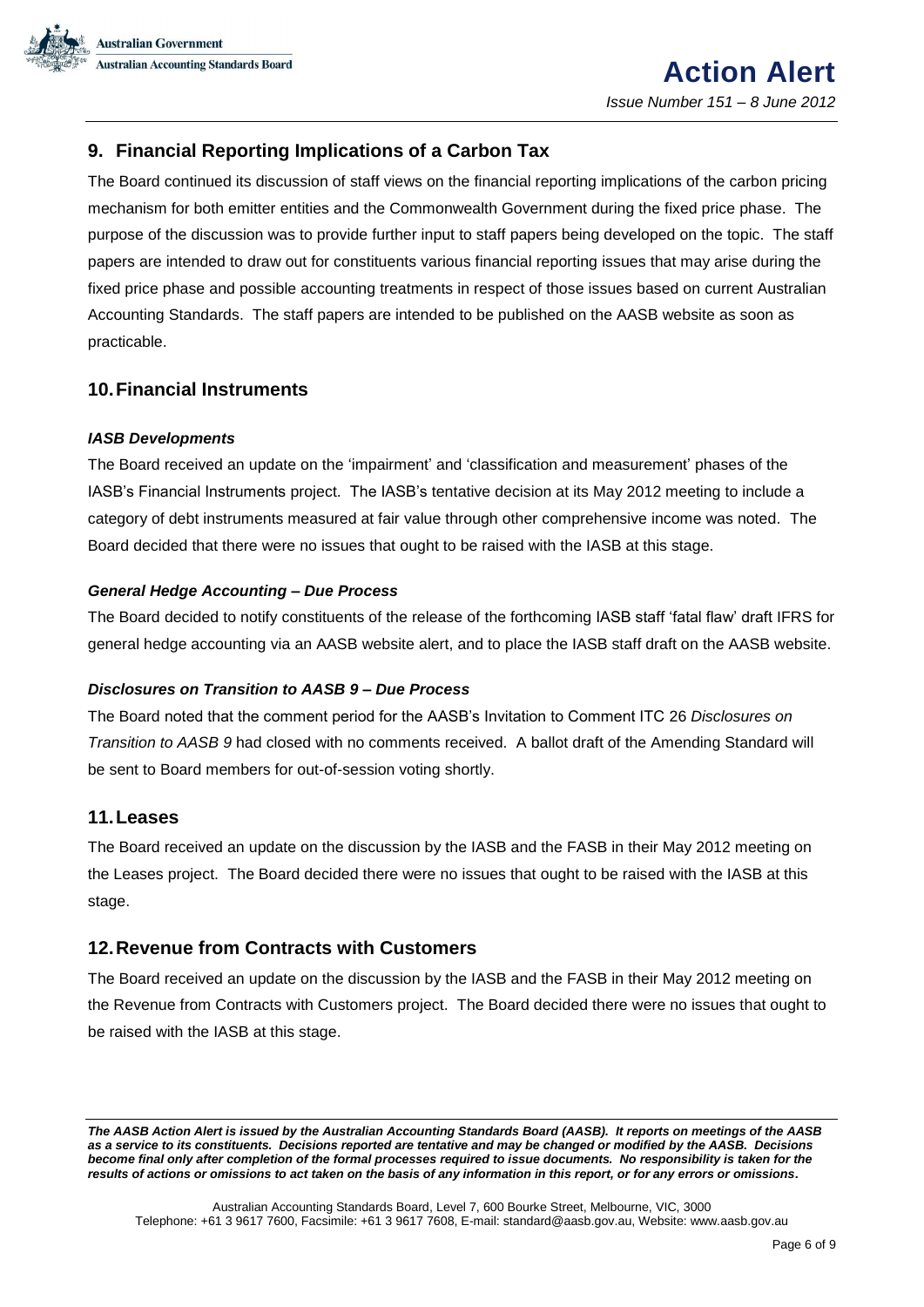

## <span id="page-6-0"></span>**13.IASB Post-Implementation Review – IFRS 8** *Operating Segments*

The Board received an update on the tentative decisions made by the IASB in its May 2012 meeting on the IASB's planned approach to the post-implementation review of IFRS 8. The Board decided there were no issues that ought to be raised with the IASB at this stage.

## <span id="page-6-1"></span>**14.IFRS Interpretations Committee Update**

The Board received an update on the tentative decisions made by the IFRS Interpretations Committee at its May 2012 meeting. The Board decided there were no issues that ought to be raised with the Committee at this stage.

## <span id="page-6-2"></span>**15.Income Tax – EFRAG Discussion Paper**

The Board decided that the staff should provide broad comments to the European Financial Reporting Advisory Group (EFRAG) on its Discussion Paper *Improving the Financial Reporting of Income Tax.*

## <span id="page-6-3"></span>**16.Monitoring Group CP: Proposals for Oversight of the IPSASB**

The Board decided to make a submission to the international Monitoring Group, which is supported by the International Organization of Securities Commissions (IOSCO), in response to the Monitoring Group's Consultation Paper (CP) regarding the governance arrangements for the standard-setting boards of the International Federation of Accountants (IFAC), including the IPSASB. The CP proposals include the possibility of extending the remit of the Public Interest Oversight Board (PIOB) to cover the IPSASB, in addition to its existing coverage of the other IFAC standard-setting boards.

The Board's submission is to emphasise that the development of oversight arrangements for the IPSASB, based on best practice, is very important in broadening support for the work of the IPSASB and that such arrangements therefore should be established as soon as possible.

#### <span id="page-6-4"></span>**17.NZ Developments**

Michelle Embling, Chair of the New Zealand Accounting Standards Board, updated the Board on current developments regarding Accounting Standards in New Zealand.

## <span id="page-6-5"></span>**18.AASB Strategic Plan**

In closed session, the Board considered a draft strategic plan, which included discussion of likely international developments, domestic requirements and its resources, and prioritised its objectives. The draft plan will be developed further for review by the Board.

The FRC Chair, Lynn Wood, who attended this session, assisted discussions by providing background on the activities of the FRC, including the work of its Task Forces on complexity in financial reporting, public

Australian Accounting Standards Board, Level 7, 600 Bourke Street, Melbourne, VIC, 3000 Telephone: +61 3 9617 7600, Facsimile: +61 3 9617 7608, E-mail: standard@aasb.gov.au, Website: www.aasb.gov.au

*The AASB Action Alert is issued by the Australian Accounting Standards Board (AASB). It reports on meetings of the AASB as a service to its constituents. Decisions reported are tentative and may be changed or modified by the AASB. Decisions become final only after completion of the formal processes required to issue documents. No responsibility is taken for the results of actions or omissions to act taken on the basis of any information in this report, or for any errors or omissions***.**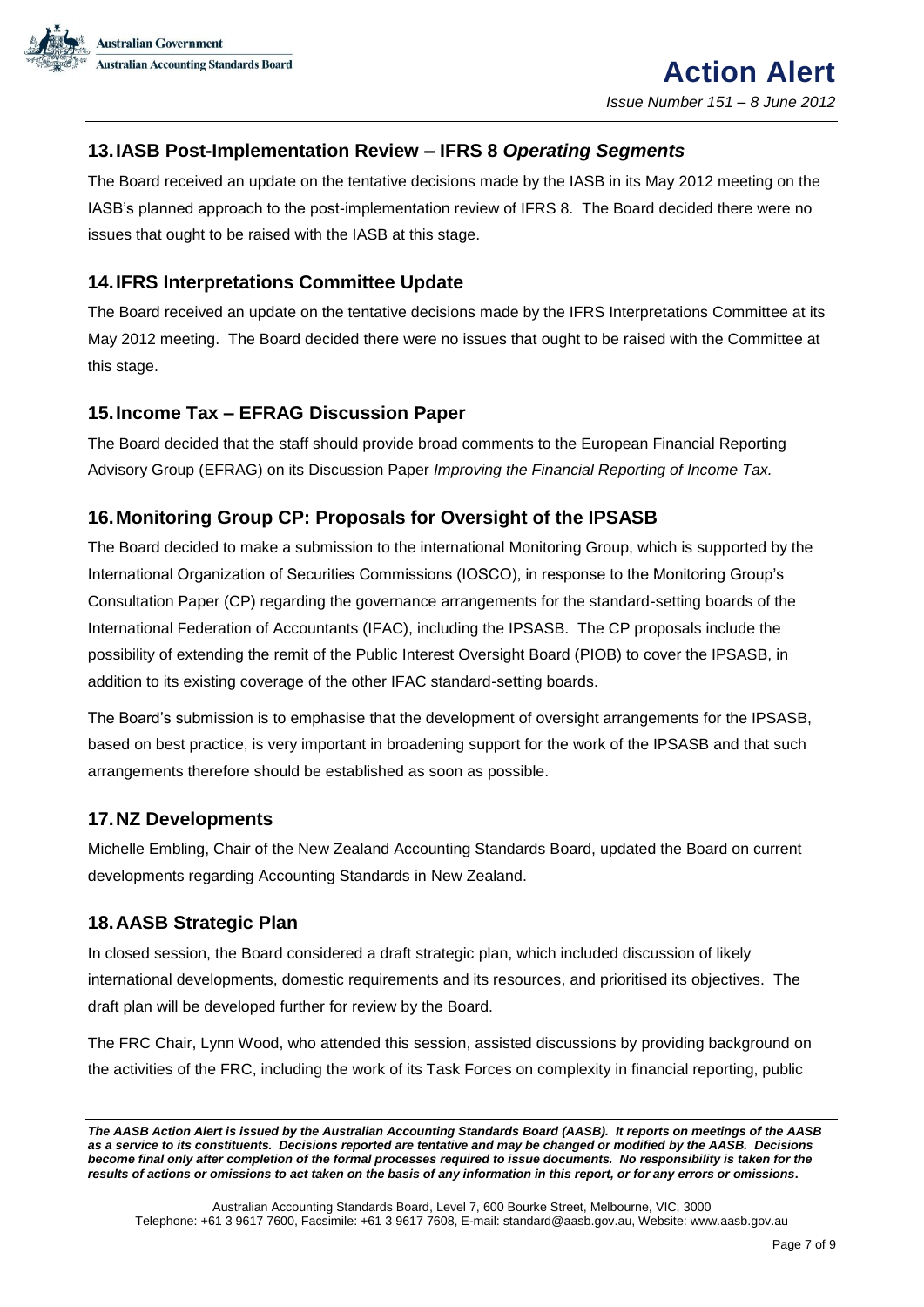

sector financial reporting, promoting board understanding of financial reporting, and integrated reporting. In relation to integrated reporting, Ms Wood particularly noted the FRC submission on an International Integrated Reporting Committee (IIRC) Discussion Paper (refer to

[http://www.frc.gov.au/reports/submissions/FRC\\_submission\\_IIRC\\_final.pdf\)](http://www.frc.gov.au/reports/submissions/FRC_submission_IIRC_final.pdf). Ms Wood informed the Board of subsequent correspondence from the Chair of the IIRC that advises that the Integrated Report is not intended to replace financial statements.

## <span id="page-7-0"></span>**19.Recently Approved Documents**

Since its April 2012 meeting, the Board approved out of session ED 225 *Annual Improvements to IFRSs 2010—2012 Cycle*, which incorporates IASB ED/2012/1 and is open for comment to the AASB until 13 August 2012.

# <span id="page-7-1"></span>**20.Documents Open for Comment**

The following documents are open for comment. AASB submissions are published on the AASB website.

| Originating<br>Organisation | <b>Document</b>                                                                                              | <b>AASB No.</b> | <b>AASB</b><br>Due Date | <b>Other Organisation</b><br><b>Due Date</b> |
|-----------------------------|--------------------------------------------------------------------------------------------------------------|-----------------|-------------------------|----------------------------------------------|
| Monitoring<br>Group         | Oversight of International Public<br><b>Sector Accounting Standards</b><br><b>Board (Consultation Paper)</b> |                 |                         | 28 June 2012                                 |
| <b>EFRAG</b>                | Improving the Financial<br>Reporting of Income Tax<br>(Discussion Paper)                                     |                 |                         | 29 June 2012                                 |
| <b>IPSASB</b>               | <b>Financial Statement Discussion</b><br>& Analysis (Exposure Draft)                                         |                 |                         | 31 July 2012                                 |
| <b>IASB</b>                 | Improvements to IFRSs<br>2010 - 2012 Cycle (Exposure<br>Draft)                                               | ED 225          | 13 August 2012          | 5 September 2012                             |
| <b>IFRS</b><br>Foundation   | IASB and IFRS Interpretations<br><b>Committee Due Process</b><br>Handbook (Invitation to<br>Comment)         |                 |                         | 5 September 2012                             |
| <b>IFRS IC</b>              | Levies Charged by Public<br>Authorities on Entities that<br>Operate in a Specific Market<br>(Exposure Draft) |                 | 13 August 2012          | 5 September 2012                             |
| <b>IFRS IC</b>              | Put Options Written on Non-<br>controlling Interests (Exposure<br>Draft)                                     |                 | 5 September 2012        | 1 October 2012                               |

*The AASB Action Alert is issued by the Australian Accounting Standards Board (AASB). It reports on meetings of the AASB as a service to its constituents. Decisions reported are tentative and may be changed or modified by the AASB. Decisions become final only after completion of the formal processes required to issue documents. No responsibility is taken for the results of actions or omissions to act taken on the basis of any information in this report, or for any errors or omissions***.**